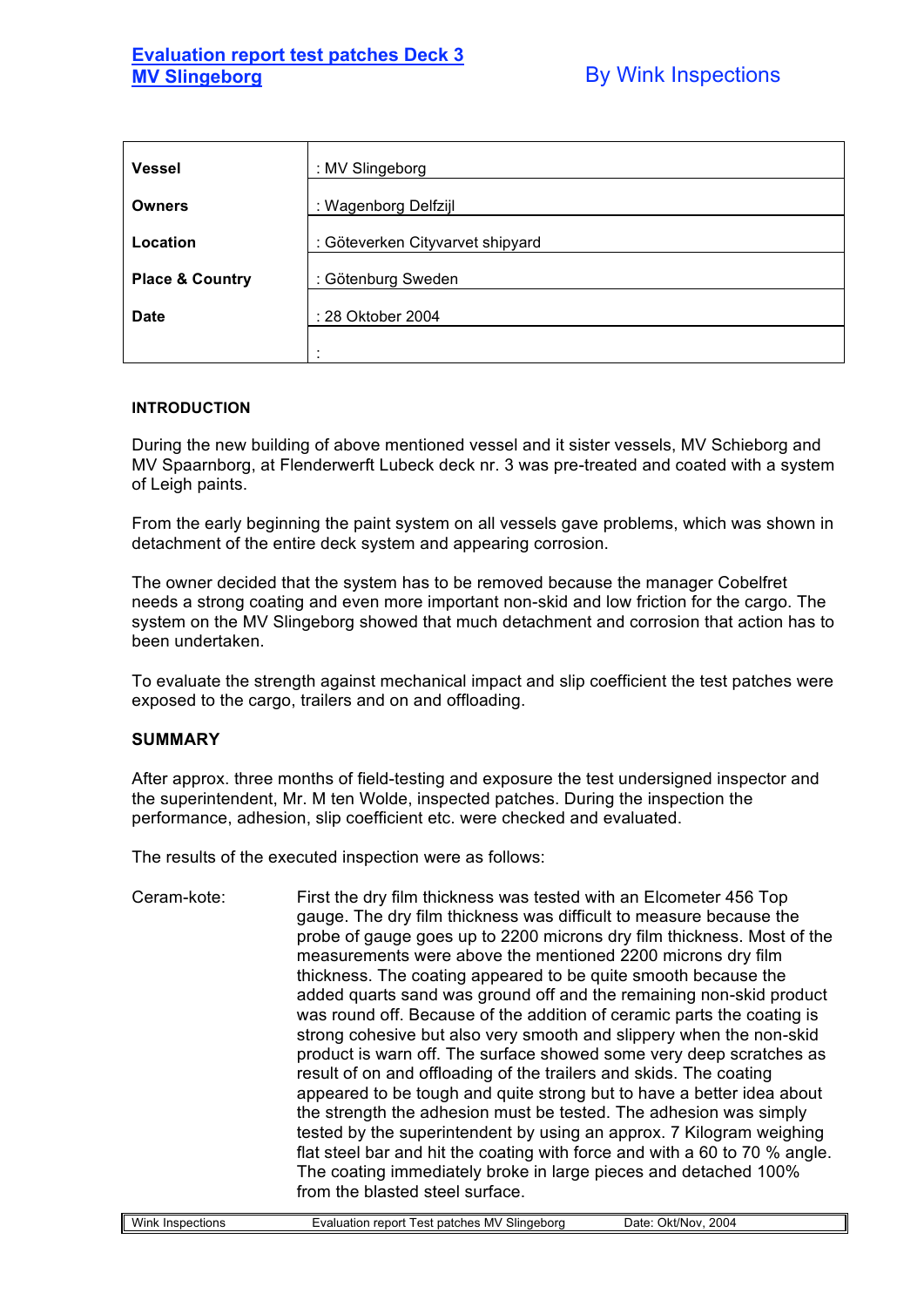Most likely the ceramic particles makes the coating beside tough also quit brittle. The detached areas will be quit difficult to repair especially on a deck on a Ro-Ro vessel like this vessel.

- Hesselberg: The dry film thickness of the Hesselberg test patch was measured. The dry film thickness appeared to be from 1780 until > 2200 microns dry film thickness. The product showed also as the Ceram-kote test patch some deep and many shallow scratches. It appeared that the added aluminium oxide, which was use as non-skid was ground off, the nonskid properties or slip coefficient was nil. The surface was very smooth and quite slippery. The adhesion was unofficially tested by hitting the coating with the steel flat bar in the same 60 to 70% angle, the adhesion seemed to be good and appeared to be better than the adhesion of Ceram-kote.
- Sigma Coatings The measurements of test patch of Sigma Coatings showed a dry film thickness of approx. 700 to 1000 microns. The non-skid product which is a carborundum i.e. aluminium oxide was spread out in the wet layer in two grain sizes namely size 14 and 16. It appeared that the fine grain sized non-skid material still had good non-skid properties but had too low slip coefficient for the owner's purpose. The coarse grain performed the best in ways of non-skid properties. Some heavy scratches were found in the coating but the steel surface was protected against corrosion by the primer. The adhesion was also tested by means of hitting the surface with the steel flat bar with result that the topcoat (Sigma Novaguard) chipped off but the primer coat stayed untouched in place. The underside of the paint flake showed the primer coat, which means that there is splitting in the primer coat.
- MCU Coatings: The measurements of the test patch of MCU Coatings High Tech Coatings showed an average dry film thickness of 140 microns. Low spots like 80 microns were found too but still preformed very well. Despite half of the area was covered with a topcoat the non-skid product (aluminium oxide) was still in place for about 80/ 90 % without any breaking or round off edges. Severe scratching was present but corrosion could not be found. Under creep was not present. The same adhesion test with the flat steel bar was carried out. After hitting the coated surface several times it appeared that only small areas were scratched, the topcoat was minimal removed and the anticorrosive primer was still in place.

## **CONCLUSION**

After thorough inspection and evaluation undersigned inspector must say that the performance of the Ceram-kote and Hesselberg test patches were quite disappointing. For systems like fore mentioned pre-treatment and application is very important. A system thickness of approx 2000 microns dry film thickness is required by the manufacturer which will result in a practical use of approx. 2.8 to 3 litres per square meter which makes both systems very expensive. The Sigma Coatings system performed well but also this solvent free coating with a solvent base epoxy primer has some difficulties in ways of pre-treatment, application and especially repairs i.e. maintenance.

| Wink<br>Inspections | patches MV<br>Slinaebora<br>≞valua<br>report<br>uation<br>est | 2004<br><b>Okt/Nov</b><br>Jate |
|---------------------|---------------------------------------------------------------|--------------------------------|
|                     |                                                               |                                |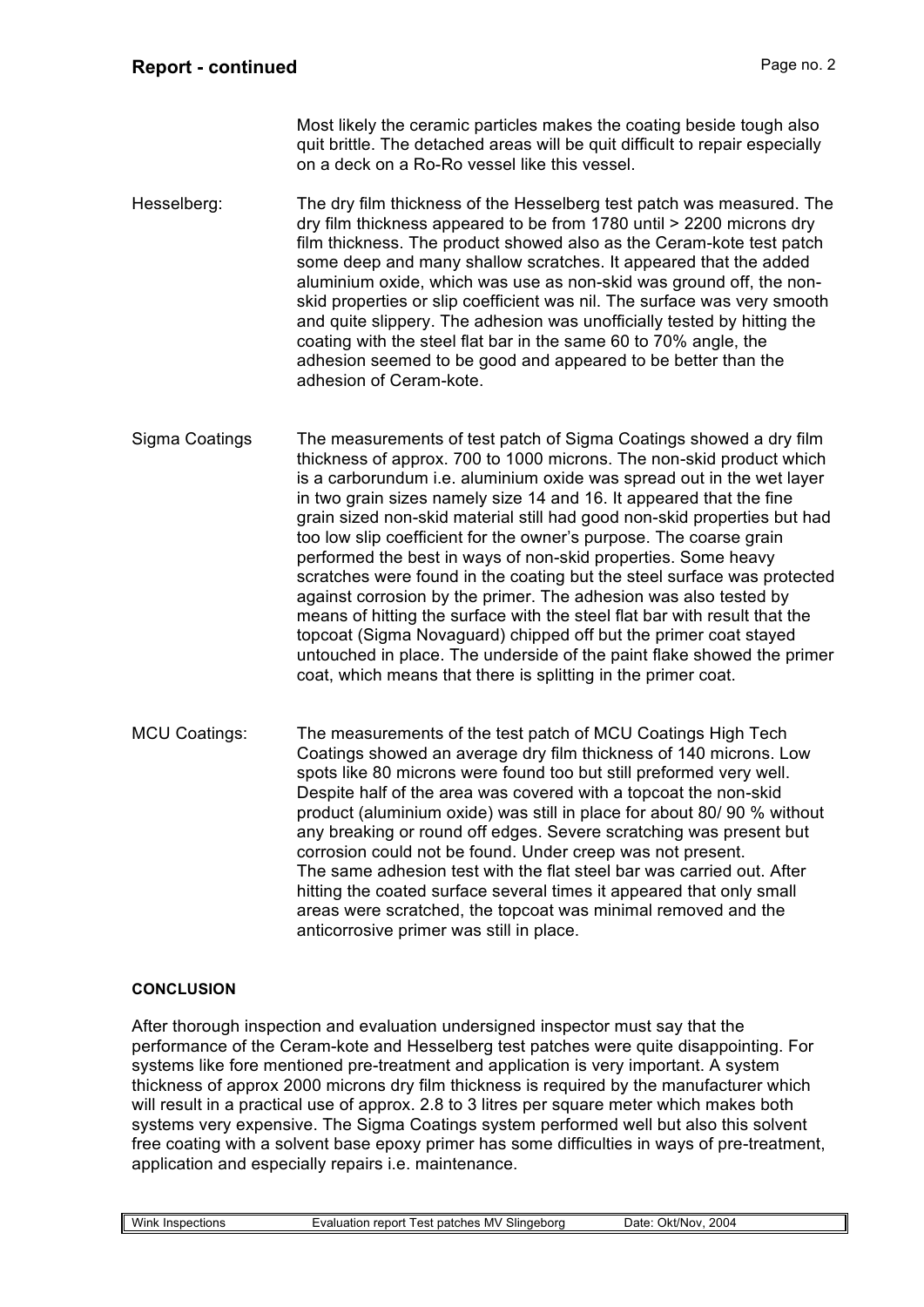The epoxy primer will block corrosion and under creep but give less adhesion of the top layer to the surface than without the primer. If the Sigma Novaguard gets scraped off by a skid or trailer the primer will block the corrosion. Another negative aspect of the system can be found when the system needs repairs or maintenance; Scratches, cuts etc. must be grinded out and smoothened before applying the primer coat. After proper cure this can be over coated with the solvent free coat.

Time has always been the biggest problem to maintain a deck especially on a Ro-Ro vessel. The solvent free products cure slow and even slower when it is colder, at a certain temperature it will even stop curing. With a short time frame with on and offloading of a vessel like this the product may be good but is not suitable for maintenance. If we look at the polyurea product of MCU Coatings we can say that the system, if we look at the thickness of 100 to 140 microns we applied by hand, performs very well. The total system thickness of this manufacturer is about 5 % of total thickness, which Ceram-kote pre-scribes in there specification. The adhesion and corrosion protective properties are excellent if we compare them to the high build solvent free systems. The non-skid properties were still good and acceptable; the coarse grain sized aluminium oxide was mostly still embedded by the product. The system is very well to maintain because the products are single pack and fast curing. Furthermore there are hardly no restrictions in terms of pre-treatment or and application. Application of the products still can be done at a humidity of 99 % and without any dew point restriction and have no maximum over coating time which makes the products of MCU Coatings High Tech Coatings perfect suitable for this purpose.

Considering all facts like cost per square meter, strength against mechanical impact, corrosion protection, required pre-treatment, curing and onboard maintenance I have to conclude that the first best choice would be the MCU Coatings system and the second best the Sigma Coatings system.

MCU Coatings because of the incredible protection against corrosion, low system film thickness so lower costs per square meter, easy maintenance and especially the large window of hardly any restrictions to pre-treatment, conditions for application and the fast curing.

Sigma has a good solvent free system with a solvent-based epoxy primer basecoat. It is a good and tough coating with strong advantages like impact resistance. The disadvantage is maintenance, thorough pre-treatment is necessary and there is no repair kit, which cures fast. The repaired area cannot be used and is very weak in the first few days.

In ways of pre-treatment undersigned inspector's preference goes out to vacuum hydro blasting. The hydro blasting robots will remove easily the poor adhering paint and present corrosion, the advantage of cleaning with ultra high pressure water is that the water will be injected through the coating and hit the steel surface underneath so all kinetic energy will be released which means that the water will explodes.

The release of kinetic energy will result in fast and clean removal of coating, corrosion and other material. Furthermore due to the high force of the water the water the present chlorides (salt) and magnetite (black corrosion parts in the steel surface) will be fully removed. This will eliminate any osmotic reaction of chlorides and environment outside the coating, which can cause blisters, detachment etc. Another advantage of using hydro jetting with a robot is that due to the kinetic energy of the water, which is released onto the surface with 3000/3200 bar, that the surface is immediately dry. The paint can be applied while hydro blasting is in progress and only a few away.